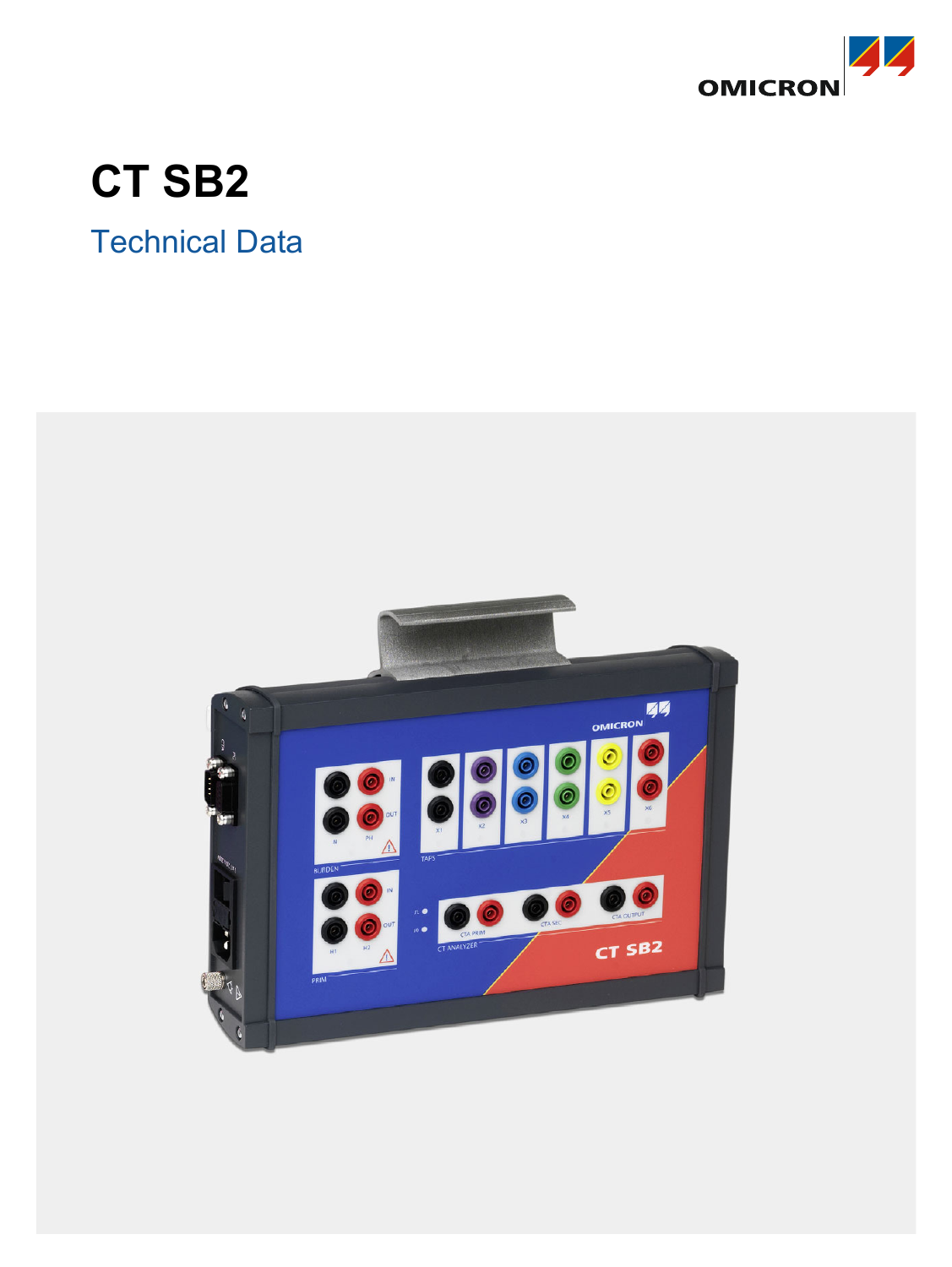#### **CT SB2 Technical Data**

© OMICRON electronics GmbH 2021. All rights reserved.

This technical data was extracted from the following manual: ENU 1112 05 05

All rights including translation reserved. Reproduction of any kind, for example, photocopying, microfilming, optical character recognition and/or storage in electronic data processing systems, requires the explicit consent of OMICRON. Reprinting, wholly or in part, is not permitted.

The product information, specifications, and technical data embodied in this manual represent the technical status at the time of writing and are subject to change without prior notice.

We have done our best to ensure that the information given in this manual is useful, accurate and entirely reliable. However, OMICRON does not assume responsibility for any inaccuracies which may be present.

OMICRON translates this manual from the source language English into a number of other languages. Any translation of this manual is done for local requirements, and in the event of a dispute between the English and a non-English version, the English version of this manual shall govern.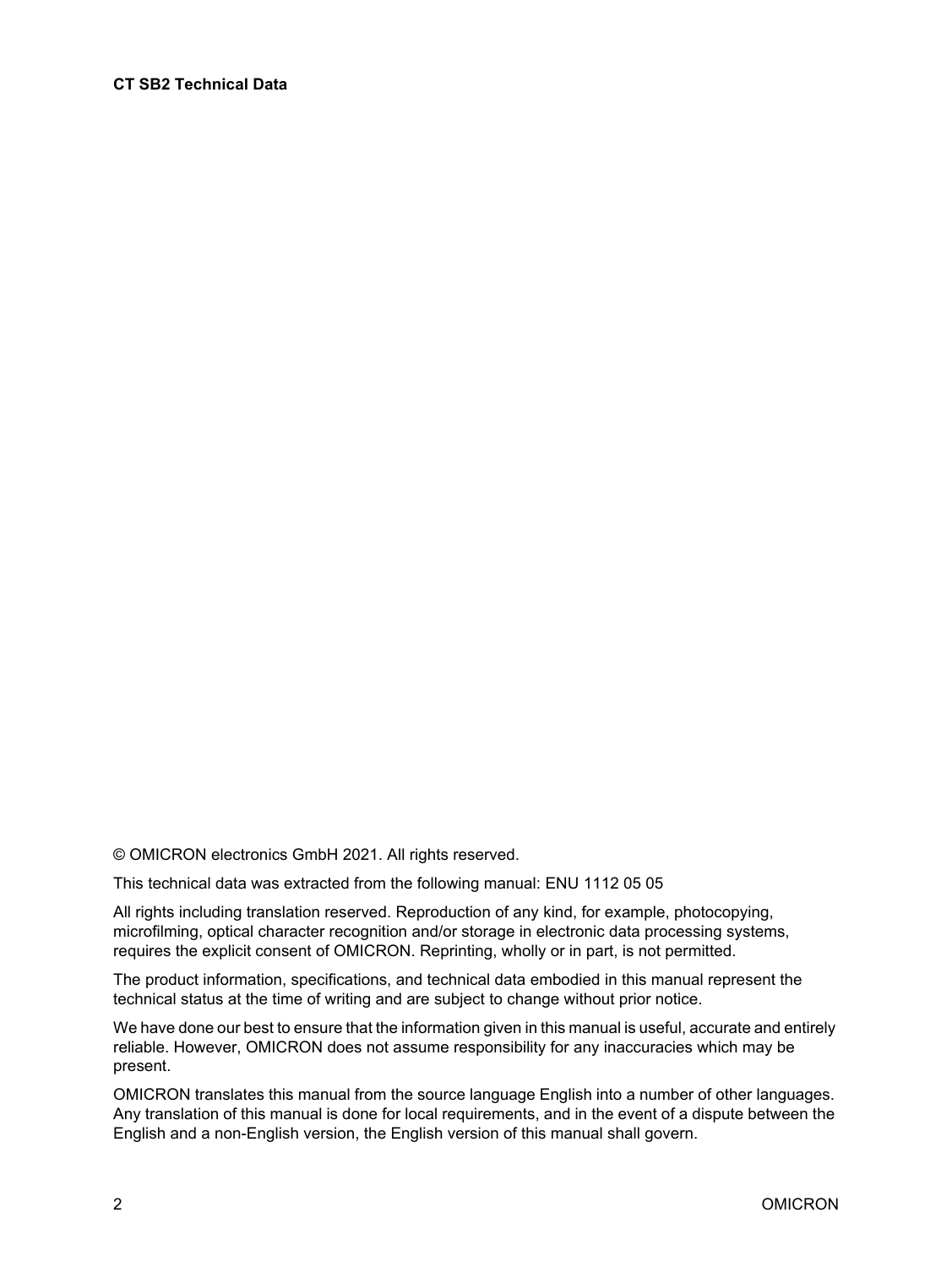# **1 Technical data**

#### **1.1 Specifications**

Table 1-1: *CT SB2* specifications

| <b>Characteristic</b> | Rating                                                                 |
|-----------------------|------------------------------------------------------------------------|
| Mains connection      | Connector according to IEC 60320                                       |
| Mains voltage         | 100  240 V <sub>AC</sub> / 50/60 Hz / 0.2 A                            |
| Mains fuses           | $2 \times T$ 2.0 AH 250 V (high-breaking capacity wire fuse 5 x 20 mm) |
| Output voltage        | 0120V                                                                  |

#### **1.2 PC and CTA interfaces**

The **PC** interface of the *CT SB2* switch box is exclusively intended to connect the *CT SB2* switch box to a computer (e.g., running the *CT Analyzer Suite* software).

The **CTA** interface of the *CT SB2* switch box is exclusively intended to connect *CT SB2* to a *CT Analyzer* test set.



Figure 1-1: PC interface on *CT SB2*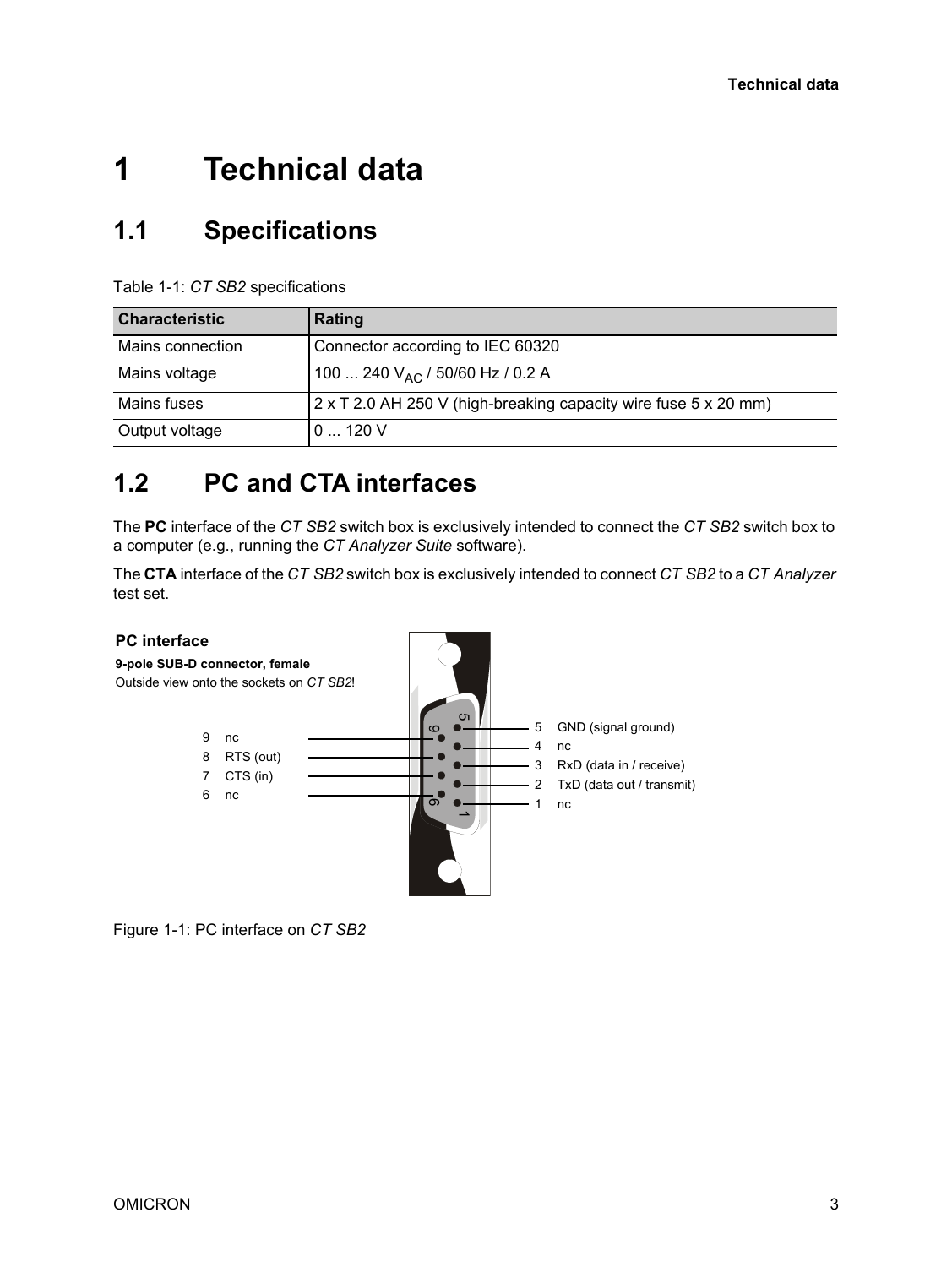#### **CT SB2 Technical Data**

**CTA interface 9-pole SUB-D connector, male** Outside view onto the pins on *CT SB2*!



1 2 3 4 5 6 7 8 shield 1 2 3 4 5 6 7 8 shield



### **1.3 Environmental conditions**

|                                                                                                                                                                    | $\mathbf{D}_{\bigcirc}$<br>$\circ$<br>CΠ |  |  |  |
|--------------------------------------------------------------------------------------------------------------------------------------------------------------------|------------------------------------------|--|--|--|
| Figure 1-2: CTA interface on CT SB2                                                                                                                                |                                          |  |  |  |
| 9-pole (DB9) null modem or<br>crossover cable, 2 x female<br>Connections required:<br>1 2 3 4 5 6 7 8 shield<br>6 7 8 shield<br>$1 \t2 \t3$<br>$\overline{4}$<br>5 |                                          |  |  |  |
| Figure 1-3: Connection cable CT SB2 to CT Analyzer                                                                                                                 |                                          |  |  |  |
| <b>Environmental conditions</b><br>1.3                                                                                                                             |                                          |  |  |  |
| Table 1-2: Environmental conditions                                                                                                                                |                                          |  |  |  |
| <b>Characteristic</b>                                                                                                                                              | Rating                                   |  |  |  |
| Operating temperature                                                                                                                                              | $-10+50 °C (14 122 °F)$                  |  |  |  |
| Storage and transportation                                                                                                                                         | $-20+70$ °C ( $-4158$ °F)                |  |  |  |
| Max. altitude for operation                                                                                                                                        | 2000 m                                   |  |  |  |